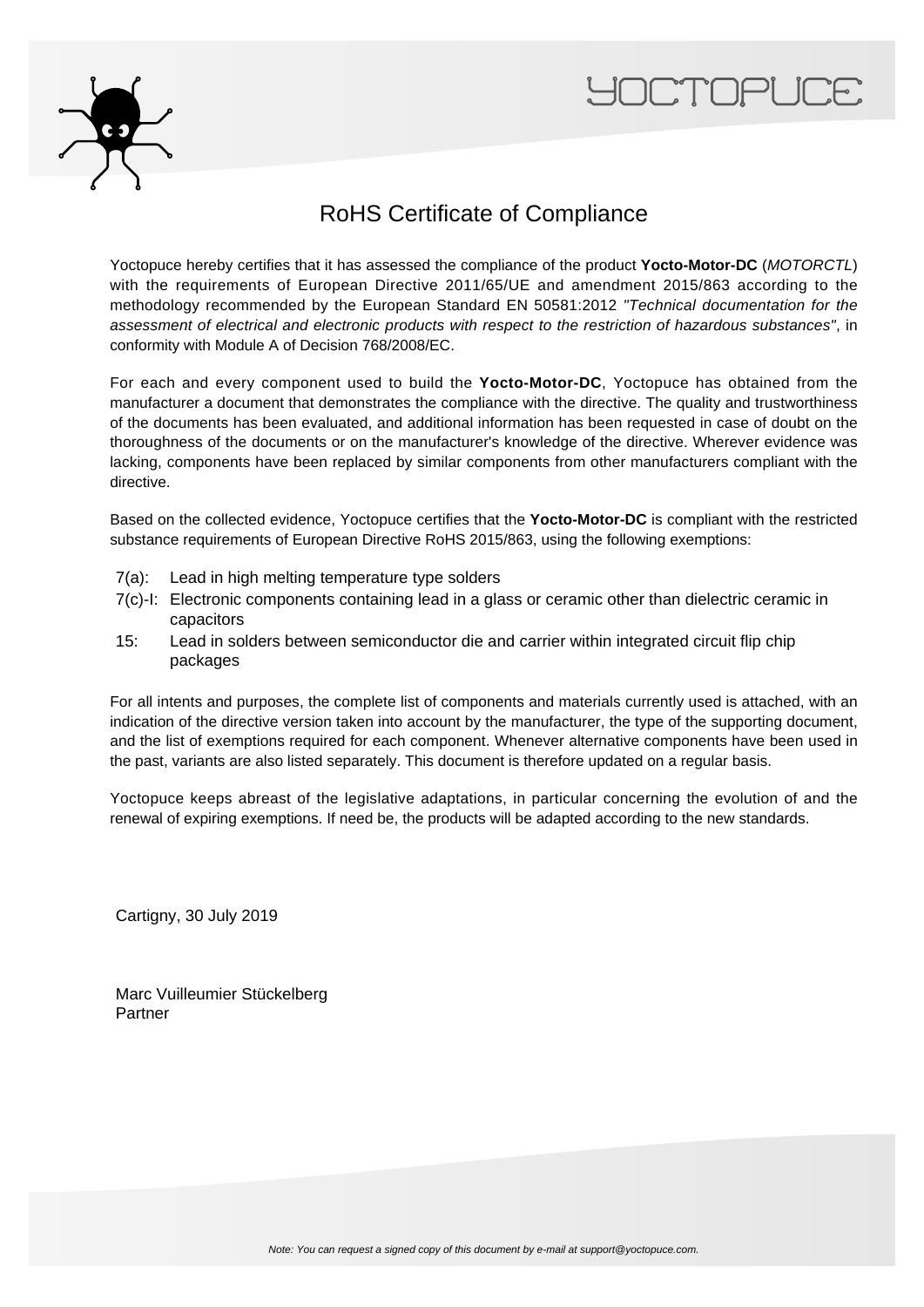

## **YOCTOPUCE**

## **Exhaustive list of components and materials currently used to build the Yocto-Motor-DC**

| Component            | <b>Manufacturer</b>          | <b>Type</b>          | Compliance      | <b>Exemptions</b>        | <b>Evidence</b>                          |
|----------------------|------------------------------|----------------------|-----------------|--------------------------|------------------------------------------|
| ADS1115IDGST         | <b>Texas Intruments</b>      | AD_conv              | RoHS 2015/863   |                          | Manufacturer Certificate of Compliance   |
| PIC24FJ64GB002-I/ML  | Microchip                    | CPU                  | RoHS 2015/863   | $\overline{\phantom{a}}$ | Manufacturer Material Declaration        |
| APSG200ELL681MJB5S   | Nippon Chemicon              | Cap                  | RoHS 2015/863   | $\overline{a}$           | Compliance statement                     |
| C1608X6S1A106M080AC  | <b>TDK</b>                   | Cap                  | RoHS 2015/863   | $\sim$                   | Manufacturer Certificate of Compliance   |
| C2012X7R1V225K125AE  | <b>TDK</b>                   | Cap                  | RoHS 2015/863   | $\overline{a}$           | Manufacturer Certificate of Compliance   |
| C2012X7R2E472K085AA  | <b>TDK</b>                   | Cap                  | RoHS 2015/863   | ÷,                       | Manufacturer Certificate of Compliance   |
| CGA3E2X8R1E104K080AA | <b>TDK</b>                   | Cap                  | RoHS 2015/863   | $\overline{a}$           | Manufacturer Certificate of Compliance   |
| EMK107BB7225KA-T     | Taiyo Yuden                  | Cap                  | RoHS 2015/863   | $\overline{\phantom{a}}$ | Manufacturer Certificate of Compliance   |
| LMK107B7105KA-T      | Taiyo Yuden                  | Cap                  | RoHS 2015/863   | $\overline{a}$           | Manufacturer Certificate of Compliance   |
| UMK212B7105KG-T      | Taiyo Yuden                  | Cap                  | RoHS 2015/863   | $\overline{a}$           | Manufacturer Certificate of Compliance   |
| ZX62-B-5PA(33)       | Hirose                       | Connecteur           | RoHS 2015/863   | $\overline{a}$           | Manufacturer Certificate of Compliance   |
| 691_313_410_002      | Würth Electronic             | Connecteur           | RoHS 2015/863   | $\overline{\phantom{a}}$ | Manufacturer Certificate of Compliance   |
| ACS712ELCTR-30A      | Allegro                      | <b>Current Sense</b> | RoHS 2011/65/UE | 15                       | <b>Manufacturer Material Declaration</b> |
| FAN4010IL6X_F113     | Fairchild (On Semiconductor) | Current Sense        | RoHS 2015/863   |                          | Manufacturer Certificate of Compliance   |
| P6KE20CA             | LittleFuse                   | Diode                | RoHS 2011/65/UE | $7(a)$ , $7(c)$ -l       | Analytical test results                  |
| TC4426AVOA           | Microchip                    | Driver               | RoHS 2015/863   |                          | Manufacturer Material Declaration        |
| SELECT-10            | Kester                       | Flux                 | RoHS 2015/863   | $\overline{\phantom{a}}$ | Analytical test results                  |
| MCP1703T-3302E/CB    | Microchip                    | LDO                  | RoHS 2015/863   | $\overline{\phantom{a}}$ | Manufacturer Material Declaration        |
| AA2214SURSK          | Kingbright                   | LED-Rouge            | RoHS 2015/863   | $\overline{\phantom{a}}$ | Manufacturer Certificate of Compliance   |
| AA2214QBS/D          | Kingbright                   | LED-bleu             | RoHS 2015/863   | $\overline{a}$           | Manufacturer Certificate of Compliance   |
| SIA418DJ-T1-GE3      | Vishay                       | N-fet                | RoHS 2015/863   | $\overline{a}$           | Manufacturer Certificate of Compliance   |
| SIA421DJ-T1-GE3      | Vishay                       | P-fet                | RoHS 2015/863   | $\overline{\phantom{a}}$ | Manufacturer Certificate of Compliance   |
| FR4-ENIG             | Multi-cb                     | PCB                  | RoHS 2015/863   | $\overline{a}$           | Manufacturer Certificate of Compliance   |
| MOCD223M             | Fairchild (On Semiconductor) | Relais               | RoHS 2015/863   | $\overline{\phantom{a}}$ | Manufacturer Certificate of Compliance   |
| RK73H1JTTD1242F      | KOA speer electronics        | Res                  | RoHS 2015/863   | $7(c)-1$                 | Manufacturer Certificate of Compliance   |
| AC0603FR-074K7L      | Yageo                        | Res                  | RoHS 2015/863   | $7(c) -$                 | Manufacturer Certificate of Compliance   |
| PE0603FRF470R1L      | Yageo                        | Res                  | RoHS 2015/863   |                          | Manufacturer Certificate of Compliance   |
| RC0603FR-07100KL     | Yageo                        | Res                  | RoHS 2015/863   | $7(c) - 1$               | Manufacturer Certificate of Compliance   |
| RC0603FR-07100RL     | Yageo                        | Res                  | RoHS 2015/863   | $7(c)-1$                 | Manufacturer Certificate of Compliance   |
| RC0603FR-0710KL      | Yageo                        | Res                  | RoHS 2015/863   | $7(c)-1$                 | Manufacturer Certificate of Compliance   |
| RC0603FR-071K5L      | Yageo                        | Res                  | RoHS 2015/863   | $7(c)$ -l                | Manufacturer Certificate of Compliance   |
| RC0603FR-071ML       | Yageo                        | Res                  | RoHS 2015/863   | $7(c)-1$                 | Manufacturer Certificate of Compliance   |
| RC0603FR-073KL       | Yageo                        | Res                  | RoHS 2015/863   | $7(c)-1$                 | Manufacturer Certificate of Compliance   |
| RC0603FR-0747KL      | Yageo                        | Res                  | RoHS 2015/863   | $7(c) -$                 | Manufacturer Certificate of Compliance   |
| 04-7068-0000         | Kester                       | SAC305 bar           | RoHS 2015/863   | $\blacksquare$           | Manufacturer Certificate of Compliance   |
| 24-7068-7603         | Kester                       | SAC305 wire          | RoHS 2015/863   | $\overline{a}$           | Manufacturer Certificate of Compliance   |
| BAT54CWT1G           | <b>ON Semiconductor</b>      | Schottky             | RoHS 2015/863   | $\overline{\phantom{a}}$ | <b>Manufacturer Material Declaration</b> |
| MCP9804T-E/MC        | Microchip                    | Sensor               | RoHS 2015/863   | $\overline{a}$           | <b>Manufacturer Material Declaration</b> |
| SB6N58-M500SI        | <b>KOKI</b>                  | Solder paste         | RoHS 2015/863   | $\overline{a}$           | Manufacturer Certificate of Compliance   |
| KMR211NGLFS          | <b>C&amp;K Components</b>    | Switch               | RoHS 2015/863   | ÷,                       | Manufacturer Certificate of Compliance   |
| ROE-0505S            | Recom                        | isolator             | RoHS 2015/863   | $\blacksquare$           | Analytical test results                  |
| Si8600AC-B-IS        | Silicon labs                 | isolator             | RoHS 2015/863   | $\overline{a}$           | Manufacturer Certificate of Compliance   |

## **Alternate components that may have been used in the past to build the Yocto-Motor-DC**

| <b>Component</b>   | <b>Manufacturer</b>          | Type       | Compliance      | <b>Exemptions</b> | <b>Evidence</b>                        |
|--------------------|------------------------------|------------|-----------------|-------------------|----------------------------------------|
| C0603C106M9PACTU   | Kemet                        | Cap        | RoHS 2015/863   |                   | Manufacturer Certificate of Compliance |
| C0805C105K4RACTU   | Kemet                        | Cap        | RoHS 2015/863   |                   | Manufacturer Certificate of Compliance |
| GRM188R60J105KA01D | Murata                       | Cap        | RoHS 2011/65/UE |                   | Manufacturer Certificate of Compliance |
| GRM188R61C225KE15D | Murata                       | Cap        | RoHS 2011/65/UE |                   | Manufacturer Certificate of Compliance |
| GRM188R71E104KA01D | Murata                       | Cap        | RoHS 2011/65/UE |                   | Manufacturer Certificate of Compliance |
| GRM21BR61E225KA12L | Murata                       | Cap        | RoHS 2011/65/UE |                   | Manufacturer Certificate of Compliance |
| C2012X7R2E472KT5   | <b>TDK</b>                   | Cap        | RoHS 2015/863   |                   | Manufacturer Certificate of Compliance |
| EMK107BC6106MA-T   | Taiyo Yuden                  | Cap        | RoHS 2015/863   |                   | Manufacturer Certificate of Compliance |
| 885_012_206_071    | Würth Electronic             | Cap        | RoHS 2015/863   |                   | Manufacturer Certificate of Compliance |
| ZX62-B-5PA(11)     | Hirose                       | Connecteur | RoHS 2011/65/UE |                   | Compliance statement                   |
| TLSM1060(T18)      | Toshiba                      | LED-Rouge  | Yes, no details |                   | Compliance statement                   |
| ASMT-TBBM-NP902    | Avago (Broadcom)             | LED-bleu   | RoHS 2011/65/UE |                   | Compliance statement                   |
| MOCD217M           | Fairchild (On Semiconductor) | Relais     | RoHS 2015/863   |                   | Manufacturer Certificate of Compliance |
| RK73H1JTTD1501F    | KOA speer electronics        | Res        | RoHS 2015/863   | $7(c)-1$          | Manufacturer Certificate of Compliance |
| RK73H1JTTD4702F    | KOA speer electronics        | Res        | RoHS 2011/65/UE | $7(c) - 1$        | Manufacturer Certificate of Compliance |
| CRCW0603100KFKEA   | Vishay                       | Res        | RoHS 2015/863   | $7(c)-1$          | Manufacturer Certificate of Compliance |
| CRCW0603100KJNEA   | Vishay                       | Res        | RoHS 2015/863   | $7(c)-1$          | Manufacturer Certificate of Compliance |